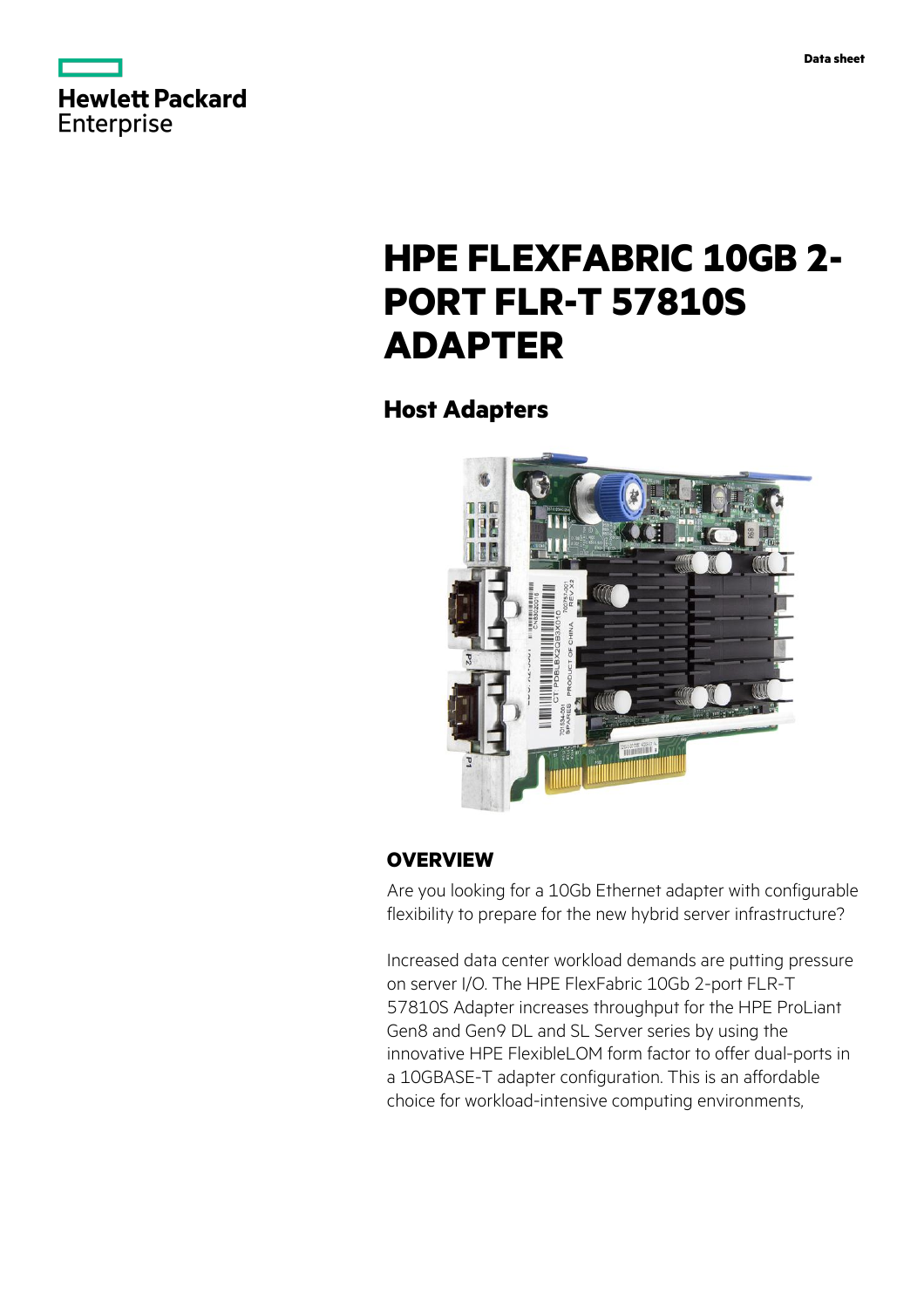providing a reliable, high performance 10GbE connectivity solution. If you are looking for a 10GbE Adapter, the HPE FlexFabric 10Gb 2-port FLR-T 57810S Adapter offers everything you need plus the advanced features included in the FlexFabric series to simplifying your network and storage topology.

#### **FEATURES**

#### **Accelerates Server Performance**

The HPE FlexFabric 10Gb 2-port FLR-T 57810S Adapter boosts network performance with full line-rate 10GbE throughput across all ports.

Provides increased server performance by delivering full hardware offload for storage traffic.

#### **Robust Virtualization Capabilities**

The HPE FlexFabric 10Gb 2-port FLR-T 57810S Adapter delivers Single Root I/O Virtualization (SR-IOV) support to allow multiple operating systems to share a physical interconnect.

Supports VMware NetQueue and Microsoft VMQ technologies.

Enhances network management and efficiency with support for VLAN tagging.

#### **Streamlines Deployment and Management**

Makes QLogic Ethernet solutions available across a wide range of Hewlett Packard Enterprise server platforms.

Unifies NIC and storage management using HPE ProActive Insight architecture.

Provides backward compatibility with existing 1GbE networks and low-cost CAT 6a UTP cabling, supporting distances up to 100 meters.

#### **Network Partitioning to reduce network sprawl and take full advantage of bandwidth.**

Allowing administrators to configure a 10Gb adapter as four separate partitions or physical functions. Eliminate multiple NICs, HBAFs, cables consolidating multiple connections on to one network adapter.

Ideal for customers in virtual server environments by allowing them to segment the high performance connection and provide the right amount of network bandwidth to the applications.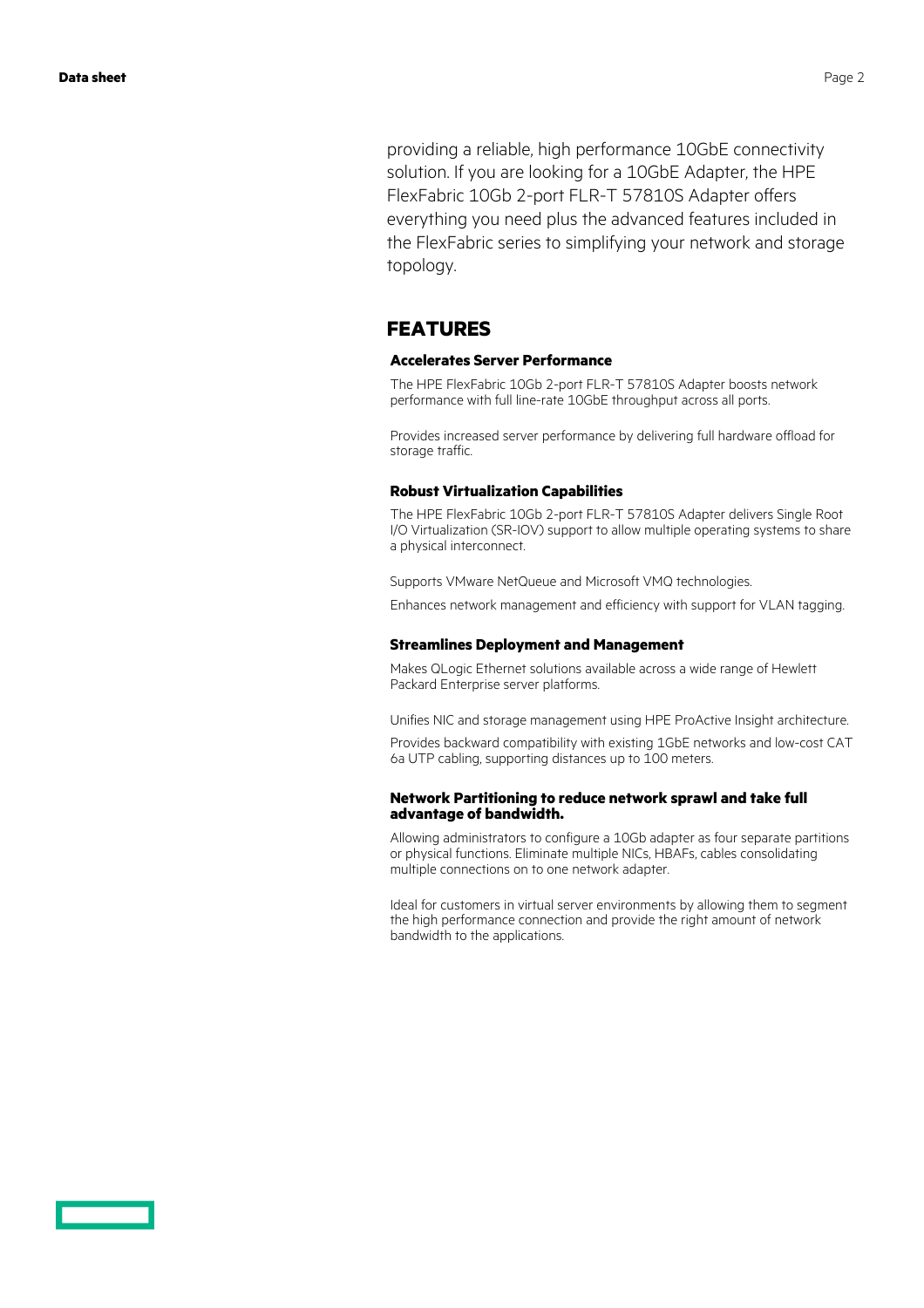$\overline{\phantom{0}}$ 

## **Technical specifications HPE FlexFabric 10Gb 2-port FLR-T 57810S Adapter**

| Technology         | Network processor |
|--------------------|-------------------|
| Data rate          | 10Gb              |
| <b>Bus type</b>    | PCIe Gen2 x8      |
| <b>Form factor</b> | <b>ALOM</b>       |